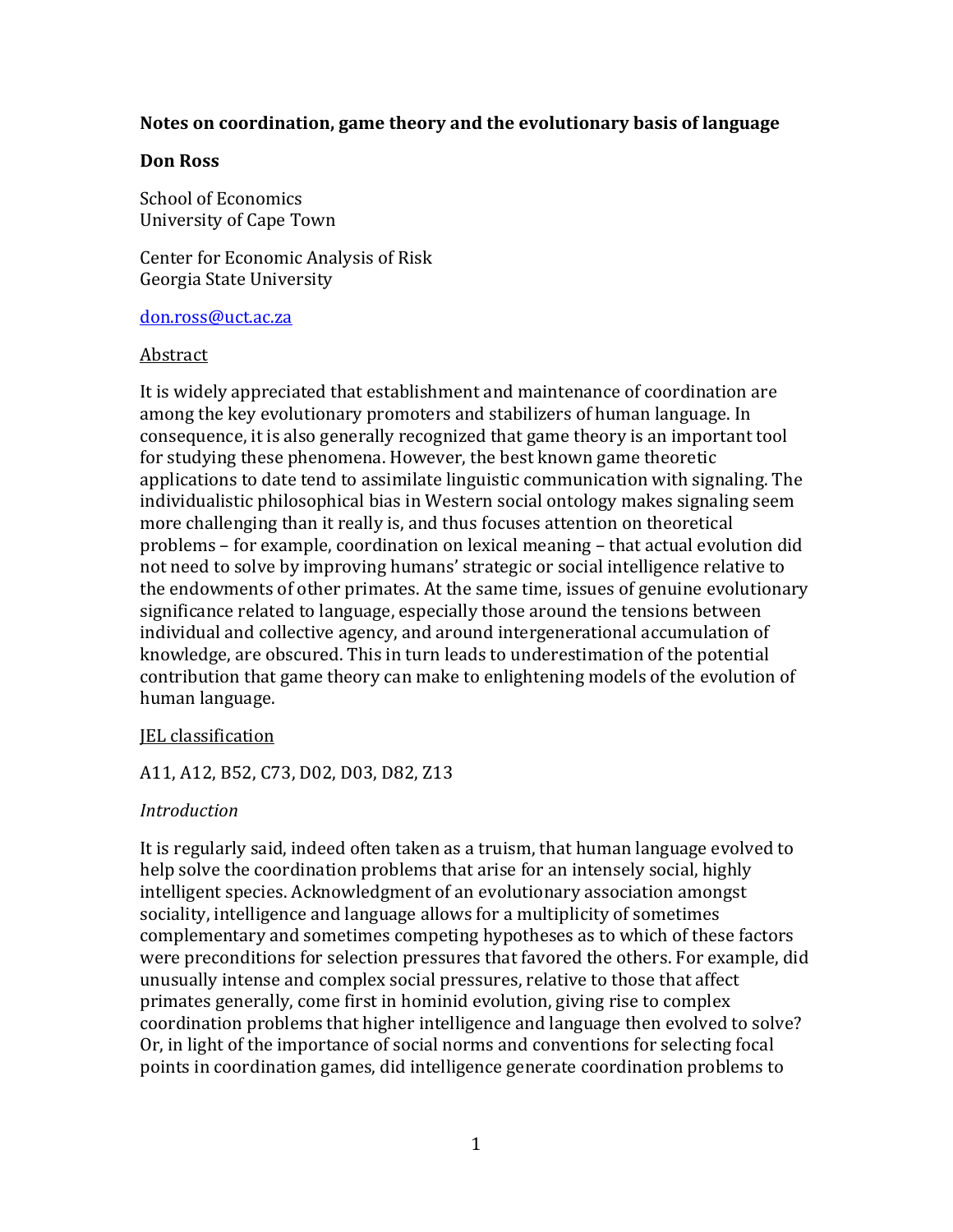which increasingly complex social structures, co-evolving with unusually elaborate capacities for information exchange, are adaptations?

It is not the purpose of this note to attempt to shed new light on these controversies. Its modest objective is instead to add structure and clarity to the idea of 'coordination' as it figures in considerations of the origins and development of language. The modeling technology used to formally study coordination is game theory. This will be understood here – as I urge that it always should be – as a branch of mathematics that can be applied to many empirical phenomena, rather than as a body of substantive empirical hypotheses about agents' behavior. I will distinguish three ways in which the formal theory of games can be used to model functions of language that are relevant to its evolution. This of course does not exclude the possibility of other kinds of applications. The three classes of phenomena I will discuss are (i) signaling and messaging, (ii) team construction and (iii) intergenerational knowledge transmission. All involve more than coordination and cannot be completely modeled by game theory; but game theory models their coordinative aspects.

The note incorporates a philosophical argument to the effect that the most important conceptions of coordination for purposes of framing enlightening hypotheses about language evolution are those that do not incorporate the atomistic and individualistic biases that have characterized mainstream traditions in Western social ontology.

# *Signaling and messaging*

A major preoccupation of the game theory literature in general is *signaling*. This is motivated by the fact that many strategic interactions among agents involve asymmetries of information, that is, possession by some players of knowledge that other players lack. In some of the most extensively explored sets of games, the knowledge in question is of the players' own beliefs and/or preferences. This is important because estimation by players of equilibria depend on their estimation of all other players' utility functions, perceived strategy sets (roughly, the options that players consider), and recursive beliefs (that is, beliefs about what other players believe about other players' beliefs, to indefinite levels of recursive embedding). In many games it is in a player's strategic interest to reveal her private information to others, but this very fact creates credibility problems. For example, if I know I am a competent and suitable candidate for a particular kind of job, I want potential employers to know this; but since employers know that I would want them to believe this about me even if it were false, they will discount my communication of the information unless I can find a way of conveying it that an incompetent candidate could not afford to do. For example, I might *signal* it by taking and passing a difficult course of study, perhaps one that is unrelated to the job task except with respect to the intelligence and diligence it demands. Potential receivers of signals typically have an interest in helping to create conditions for successful transmission, so strategic choices interact – which is why game theory is the necessary technology for modeling signaling. Where successful signaling depends on strategic actions by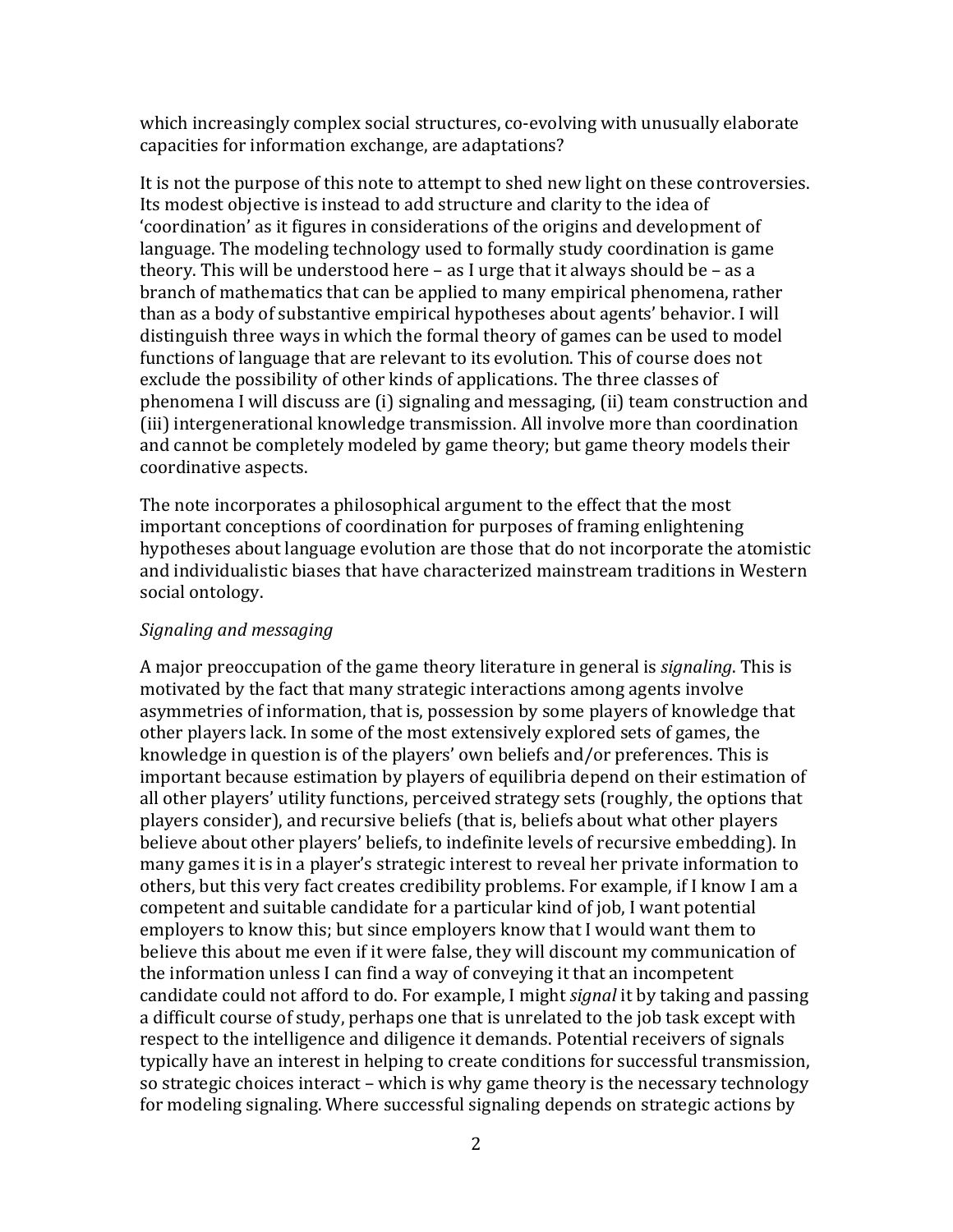two or more players, it involves coordination on the relevant equilibrium vector of strategies. In addition, successful signaling typically facilitates second‐order coordination on other choice vectors; for example, you decide to offer me a salary commensurate with my estimated value to your firm, and I decide to accept your offer. Some games lack equilibria in which signals can be successfully sent. The best known example is Akerlof's (1970) 'market for lemons', in which potential buyers of used cars shouldn't believe assurances by sellers that their cars are reliable, so sellers of good cars, knowing that buyers won't be willing to pay for their real value, withhold them from the market.

One standard technology for signaling among human game players is language. Because most linguistic production is inexpensive for most people, however, it is often ineffective in the signaling models that interest game theorists. Indeed, signals that receivers should not believe are standardly referred to as 'cheap talk'. However, this does not exhaust the interest of linguistic signaling to game theorists. The meanings of linguistic signals are 'non‐natural', in the sense that the word 'cat' does not resemble cats more than it resembles dogs (or anything else). Thus in cases where the incentives of potential signalers and receivers are closely aligned – for example, you are looking for your lost cat and I would like to help you find it – a coordination game arises with respect to the establishment of common lexical meanings. Suppose we live in a simple world in which there are two kinds of objects, cats and dogs, and we can form two possible sounds to denote them, /k/ /a/ /t/ and /d/ /o/ /g/. Each of us could thus use 'cat' to refer to felines and 'dog' to refer to canines, or vice‐versa. We will be able to send successful signals to one another, and thus improve our payoffs in the interaction (you find your cat, and I am glad of it) just in case we both employ the same convention. The game has two equilibria in pure strategies: 'cat' refers to cats and 'dog' refers to dogs for both of us, and 'cat' refers to dogs and 'dog' refers to cats for both of us. It also has a so-called 'babbling equilibrium' (Crawford and Sobel 1982) in which we can't use our little language fragment to send signals: if we each use our two words randomly, neither of us can improve our payoff by switching to non‐random denotation. This satisfies the definition of a Nash equilibrium. Choice by independent agents among arbitrary lexical reference codes thus has the character of what game theorists regard as the classic form of a coordination game. If neither of us has external information about word‐object links that favors one referential convention over the other, then we each maximize our utility by flipping coins between them. Then we will have a 50% chance of managing to talk successfully about cats and dogs.

Coordination games around lexical reference have been extensively studied by philosophers, economists and ethologists, for different respective reasons. Philosophers, following Lewis (1969), are concerned with the epistemology and metaphysics of reference in its own right. The best known more recent philosophical studies are Skyrms (1996) and Skyrms (2010). Economists (Rubinstein 2000; Austen‐Smith & Banks 2000; Dewatripont & Tirole 2005; Kartik 2007) have investigated lexical reference coordinated under different signal cost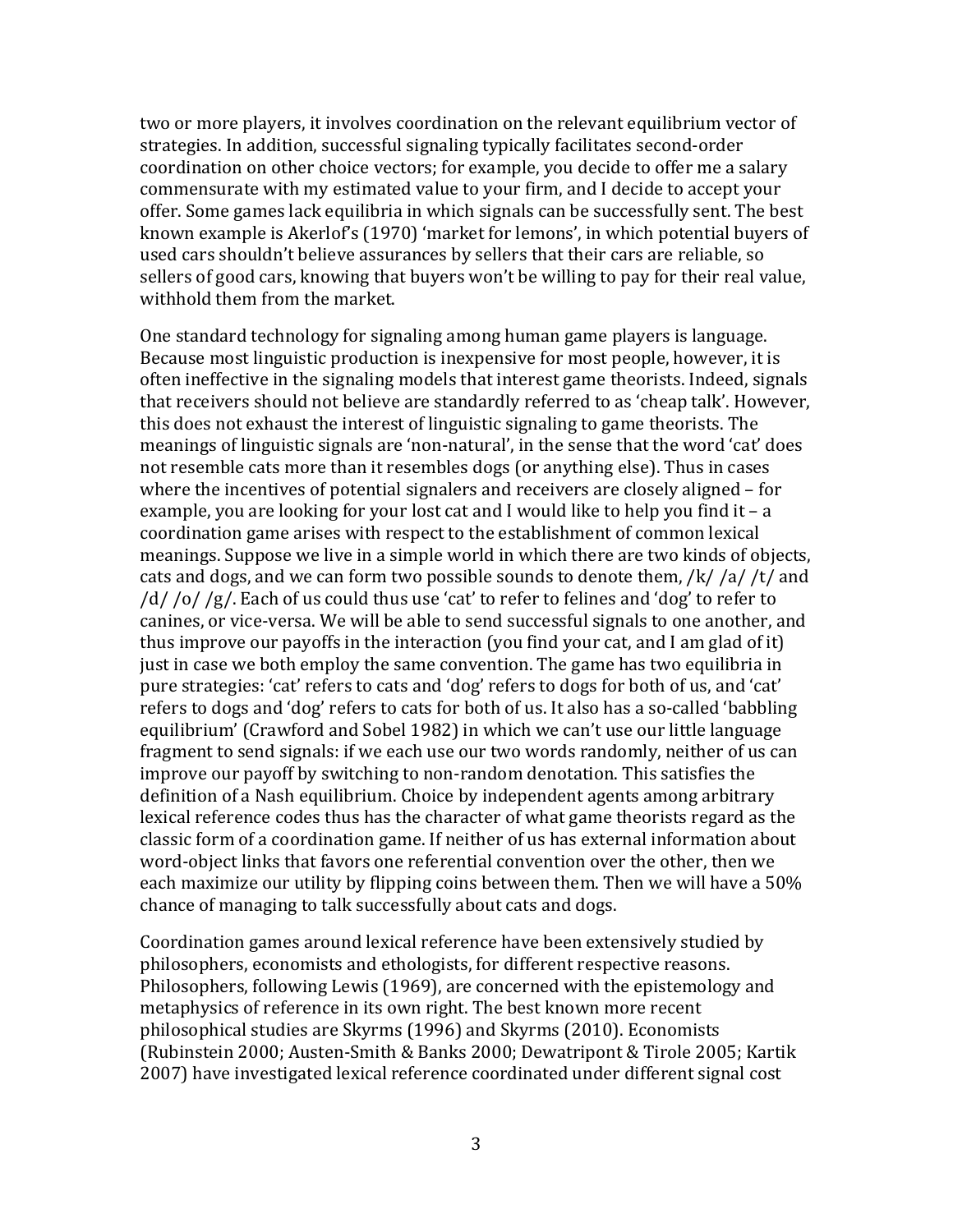conditions as a test‐bed for understanding signaling dynamics more generally.1 Ethologists are motivated by the fact that evolution actually produces stable signaling conventions in groups of related animals; the fountainhead of this vein of investigation was Cheney & Seyfarth's (1990) discovery that vervet monkeys in Kenya coordinate on three conventional alarm calls for their three main kinds of predators, leopards, eagles and pythons. Signaling succeeds in that vervets hearing each type of call generally take the evasive actions appropriate to the kind of predator indicated. A general survey of the animal signaling literature is provided by Maynard Smith and Harper (2004).

All of this work might best be understood, in the present context, as modeling reference coordination among agents who *lack* language. For communities that already share languages, after all, coordinating on new lexical reference relations is smoothly achieved on a continuous basis, since anyone who adopts a deviant convention can readily be corrected. (Exceptions occur with words, such as names of animals, over which specialist communities claim expertise that might be incompletely respected by speakers; scientists sometimes re‐name animals to reflect new discoveries about genetic relationships, but the general public often fails to follow as directed.) Such models may be relevant to the evolution of language for an obvious reason, namely that at some point in the past the ancestors of language‐ using humans did not have language, but almost certainly had signaling systems of the same general kind as used by the vervets. On the other hand, few linguists think that the explanatory problems posed by the evolution of language are helpfully addressed by attention to the much easier problem of explaining the origin of signaling systems (Deacon 1997).

The evolution of coordinated reference is 'easy', by comparison with the problem of explaining the evolution of language, in two respects. First, coordinated reference is observed only in animal groups in which most members have close relatives, and in instances of inter‐specific mutualism. In both types of case, inclusive fitness maximization will often straightforwardly imply selective advantages to individuals that participate, as both senders and receivers, in referential conventions. To be sure, non-zero levels of free riding, where some individuals benefit from receiving costly signals but do not send them, may also be indicated; but biologically plausible parameters under which free riding does not drive out truthful signaling are typically not elusive. Second, mechanisms by which groups of neurons in mammal brains can converge on Nash equilibria by estimation of statistical likelihoods based

<sup>1</sup> An innovative but less prominent body of work by Parikh (2001, 2009) seeks to model the pragmatics of linguistic behavior, and thus to cast light on details of language use by speakers, using game theory. I pass over these models here because they do not touch upon the evolutionary origins or development of language, though it is possible that they may at some point be extended to do so, and also because this remains an extremely specialized project that has yet to be rigorously examined by scholars from the discipline that must constitute its primary site of evaluation, linguistics.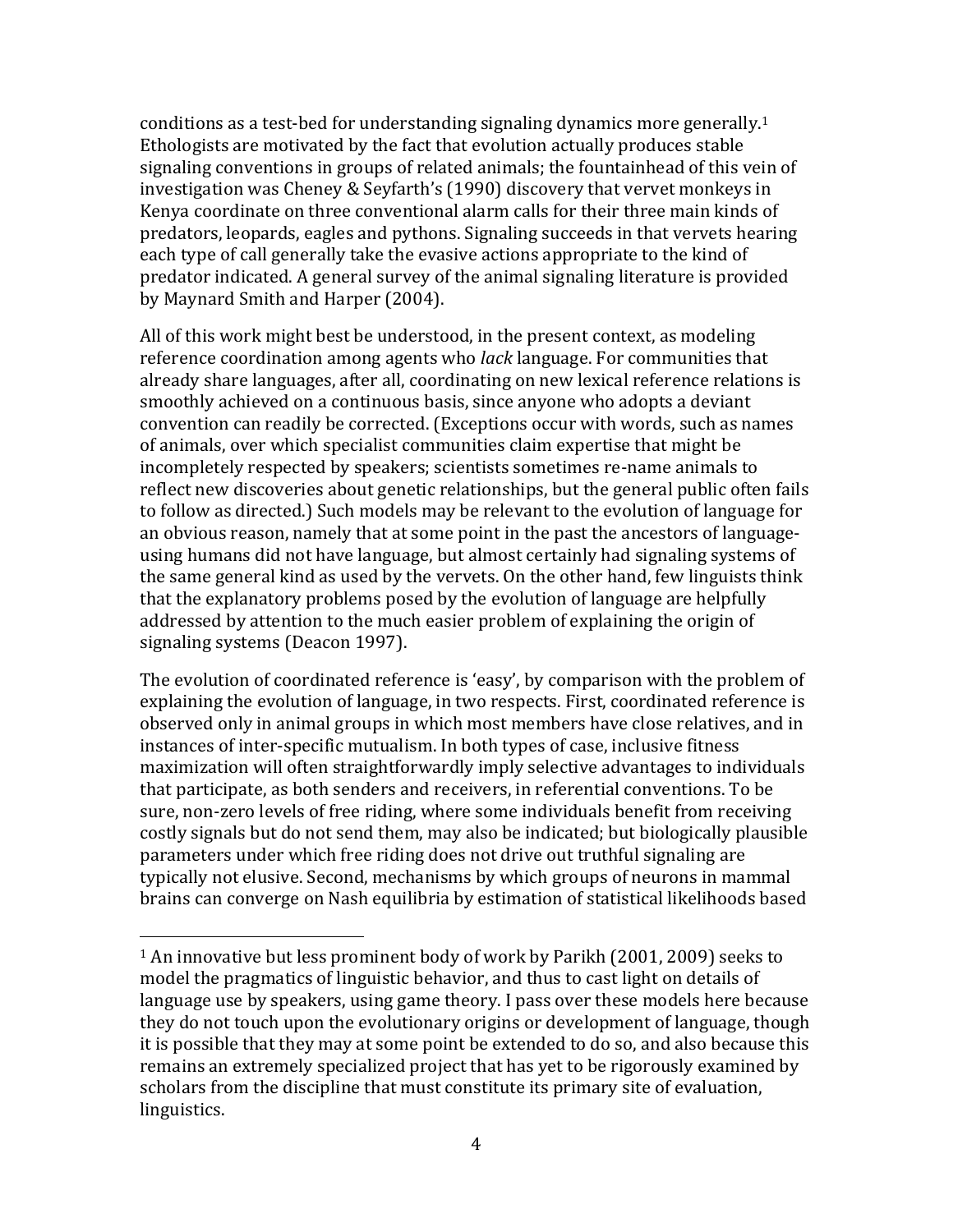on conditioned learning have been identified in theory (Wang 2001, 2002; Schweighofer & Doya 2003) and confirmed in experiments with monkeys (Glimcher 2003; Lee & Wang 2009). Such learning requires no high‐level cognitive governance long‐range anticipation, or situation‐specific modeling; equilibria are tracked by incremental adjustment to local target states through drift diffusion. Thus there is no general reason to believe that coordinated lexical reference depends on high intelligence.

By contrast, and as best emphasized by Deacon (1997), the evolution of language is very difficult to model or even to fathom, since it required some animals to unlearn manifest relationships between representational tokens and specific objects and events, and instead recognize and regulate behavior by reference to abstract relationships among representations themselves. Though we cannot rule out the possibility that elephants, or some species of whales, learn in this symbolic style (as Deacon calls it), what seems more likely is that natural selection brought about this evolutionary transition only once, under circumstances that do not fall naturally out of any well understood model of more general evolutionary dynamics.

The reader may wonder why, if actual animals that lack language can non‐ mysteriously solve the standard coordination problems underlying shared signal meanings, philosophers and economists have devoted so much effort to identifying solution conditions in the context of sparse models in which the learners are hobbled in biologically unnatural ways. Specifically, agents in such models typically maximize individual rather than inclusive fitness, and no mechanisms are included that, like actual neuronal groups, automatically exploit statistical regularities in large data sets. The answer, already suggested, is that neither the philosophers nor the economists are mainly concerned with actual evolutionary history. The philosophers are interested in discovering necessary and sufficient conditions for unambiguous reference, and the economists are preoccupied by general structural conditions governing the relative stability of signaling equilibria. Nature solves specific material problems, not generalized formal ones.

That said, I suggest that the popularity of very abstract models of the origination and maintenance of reference conventions and signaling equilibria may have had unintended consequences for prevailing ideas, in wider quarters, about what needs to be understand in thinking about language evolution and development as a process serving social coordination. In game theoretic models of reference coordination, players are constructed as having definite information content they aim to signal, and then as having to overcome the problem of making this content socially available. This comports naturally with a classic Western social ontology of preformed fully individual atoms that struggle, only partly successfully, to coalesce socially. It also resonates with the idea, promoted in the philosophies that have been associated with Chomskyan linguistics, that language ontologically proceeds and is merely one of several technologies *used for* communication. Standard game theoretic models encourage interpretation consistent with this logic. Though nothing strictly incorporated into the mathematics entails such interpretations, in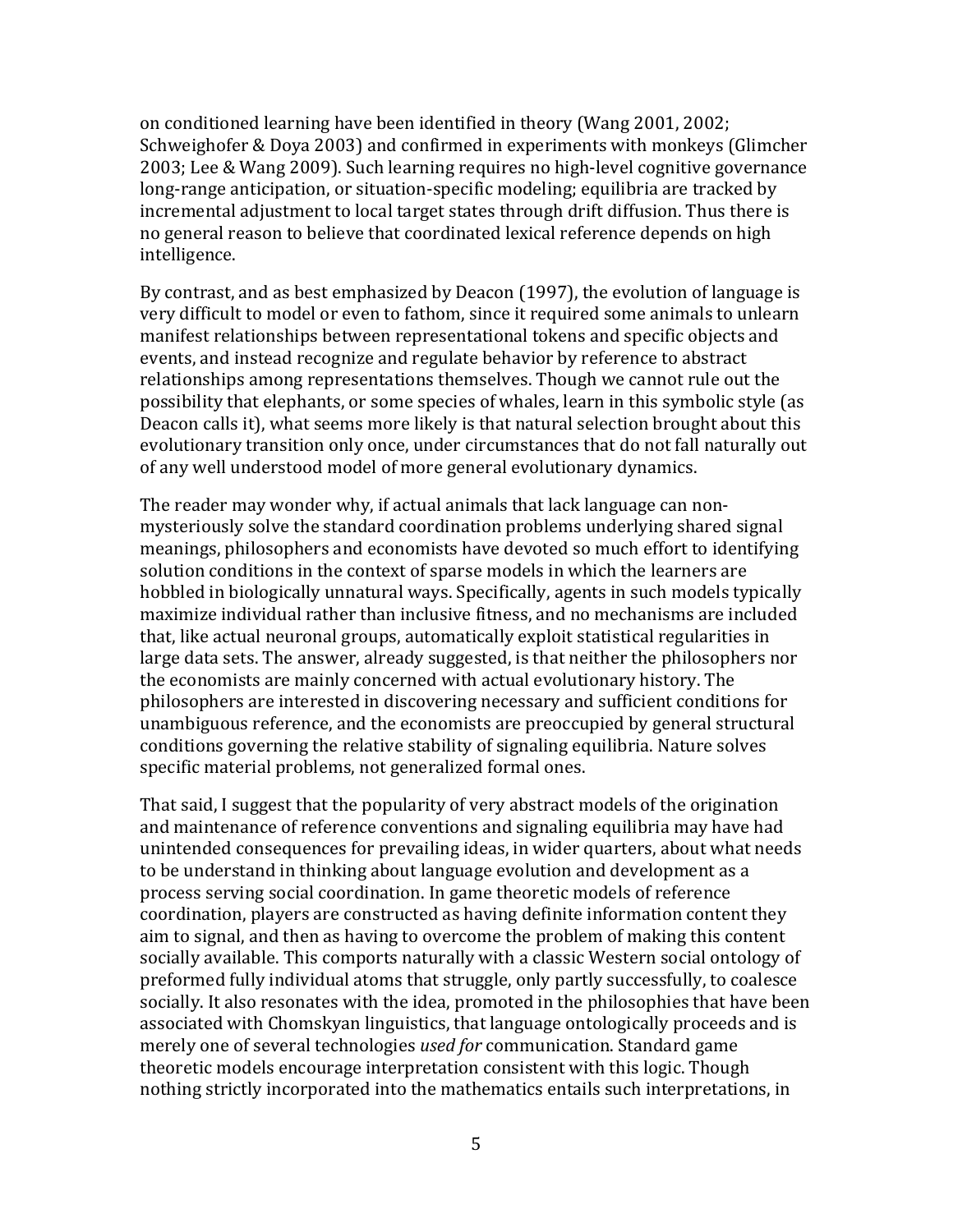applications players of games are typically taken to be whole individual people. These people are then represented as having relatively stable and relatively coherent preferences, consistent with their beliefs, which are in the first place independent of social contexts. Beliefs are expected to adapt through game play, but against a stable background of preferences. Both preferences and beliefs are understood as internal states about which their holders have private information. This sets up the conditions under which signaling challenges are confronted as coordination problems.

Of course individual people *do* regularly encounter other people in strategic interactions, and sometimes their beliefs and preferences *are* known only to themselves. Indeed, in modern market societies an adult's material and social flourishing requires that she be a competent player of such games. However, Ross (2005, 2011) argues that this is not the basic or paradigm economic problem setting that the standard pedagogy of economics implies<sup>2</sup>; it is a derivative, rather than the foundational, agent ontology of economic analysis. Alternatives to this ontology will be indicated in the next sections of the current note. For the moment, I stress only that two similar ideas are equally empirically implausible: an individual with a language that did not develop under selection pressure for communicative success; and an individual with preferences and beliefs that did not develop under selection pressure for social success. As emphasized by Dennett (1987), so‐called intentional attitudes such as beliefs are rationalizations applied by people to their own and to one another's behavior in order to make sense of it within rubrics of socially constructed norms. As emphasized by Deacon (1997), the human brain adapted to the demands of language processing, which in turn allowed for steady growth in linguistic complexity, because among our *H. habilis, H. erectus* and early *H. sapiens* ancestors, being at a comparative communicative disadvantage implied lower Darwinian fitness.

In summary, the study of coordination in the strict sense of identifying stability of signaling equilibria is relevant to the evolution of language only because signaling is a necessary etiological precondition for language. However, neither the neural nor the evolutionary learning involved in signaling are hard problems compared with learning symbolic representation, and game theory should not be expected to contribute to our understanding of the second problem simply by adding structural complexity to models of the first problem.

<sup>&</sup>lt;sup>2</sup> This pedagogy is readily defensible in light of the main problems economists are expected to tackle; it causes trouble only when they try to integrate their modeling framework with those of neighboring disciplines. I should add that in my opinion the dominant ontology for pedagogy in psychology fares even worse when transported away from its home base, and is harder to unlearn because it is much less explicit.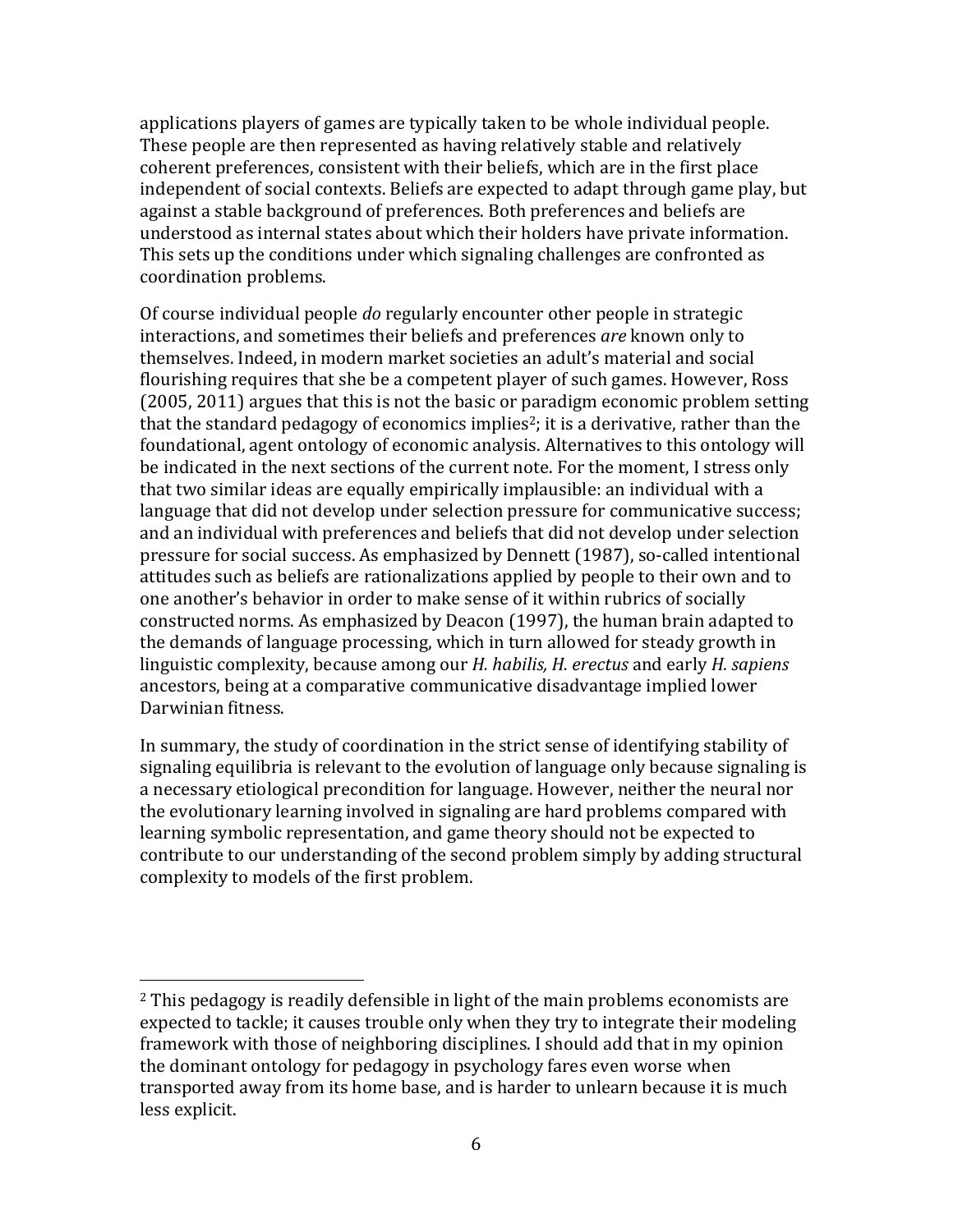#### *Team construction*

A second sense of coordination that economists and game theorists study, also connected with the evolution of language, is the recruitment by agents of coalitions to accomplish joint projects. This was the basic original subject matter of modern economics as launched by Adam Smith. In application to the evolutionary trajectory of hominids from *H. habilis* through to modern *H. sapiens* it has recently and insightfully been explored by the economist Haim Ofek (2001). Ofek persuasively argues, based on paleontological evidence and analysis of opportunity costs associated with alternative hunting and gathering strategies, that market exchanges between keepers of fires and those who hunted game crucially co-evolved with the great hominid encephalization, which in turn necessarily co‐evolved with language. Ofek's economic analysis thus adds another element to the coevolutionary vector that promoted language evolution. Coordination, in a more generic sense than that discussed above, was at the heart of these processes. Fire keepers could only set up new stations conditional on expectation that enough hunter‐gatherers would work a territory to establish sustainable economies of scale, and hunter‐gathers could in turn cultivate new foraging grounds only if they could relax two constraints: the need to range within carrying distance of dry kindling, and the unacceptably high risk of being unable to start nightly fires without reliable ignition technology. The relationship between access to fire and the evolution of large brains in hunter‐ gatherers was not incidental: the resources needed to meet the metabolic demands of encephalization could be recruited only through shrinkage of the complex gut required for digestion of raw food (Wrangam *et al* 1999; Wrangam 2009).

Language may or may not have been essential to these relatively simple market exchange equilibria, revolutionary though they were against the backdrop of primate ecology and social relationships. However, thanks to game‐theoretic insights we can identify a stronger sense in which the evolution of markets both depended on language evolution and created conditions that increased selection pressure for its development. Markets are incompatible with generalized warfare and require the establishment and maintenance of temporary, complex coalitions that extend outside groups of close relatives. As argued by Bacharach (2006), modern people stabilize such coalitions by identifying their interests, sometimes permanently but more typically episodically, with corporate entities – bands, teams, ethnicities, religions, firms, countries etc.. This is facilitated by people's disposition to partially frame their agency in collective terms. Team reasoning – assessing alternative outcomes by reference to what is best for 'us', by contrast with what is best for 'me' – can have the effect of turning games with no efficient equilibria, such as Prisoner's Dilemmas, into games with less socially wasteful alternatives (so called Assurance games and, by a second possible transformation, into Hi‐lo games with easily reached unique socially optimal solutions). By such transformations of agent identities that in turn change games, players eliminate the conflicts among individual interests that give rise to wasteful social dilemmas.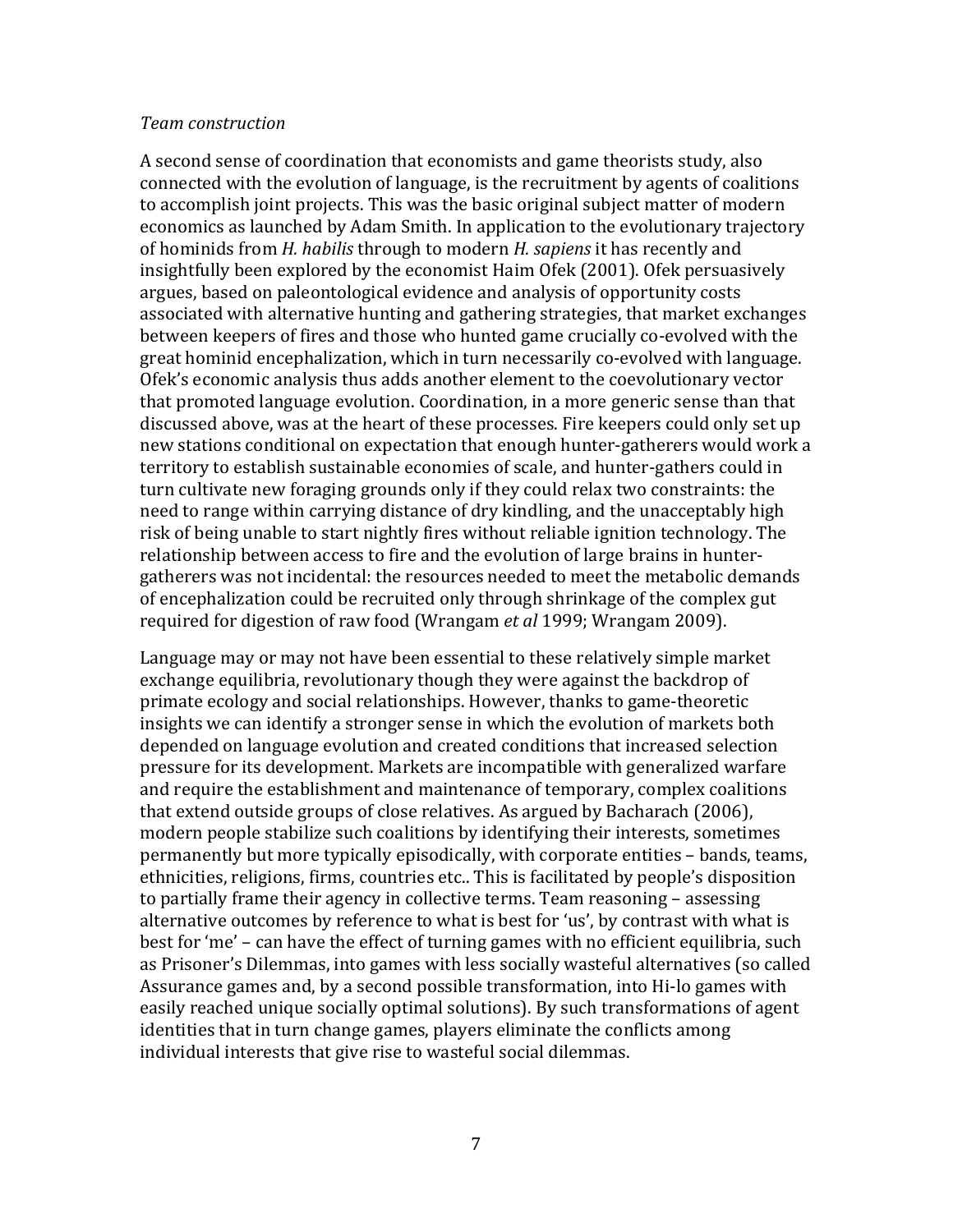Such agency and game re‐framing appears implausible at best, and downright magical at worst, to economists or game theorists who begin from the atomistic social ontology discussed in the preceding section, since it appears to require people to forget that they can detach their interests from those of their teams whenever an available free‐rider's bonus could be taken without attracting detection and retaliatory punishment from the rest of the group. It is a basic methodological principle of economics, and an altogether sound one, that agents do not arbitrarily ignore available information or strategic possibilities that could improve their welfare or that others could exploit against them. However, welfare is defined relative to preferences. The skeptical bias against team reasoning in principle – which is a different thing from caution about accepting a hypothesis that team reasoning is the empirically correct characterization of some specific situation<sup>3</sup>  $$ rests on reversal of evolutionary and developmental figure and ground. Individual preferences are not brought pre‐formed into strategic encounters with others; they are instead cultivated and stabilized under social pressure. The processes by which this happens essentially involve language.

As discussed extensively by Ross (2005, 2011), in modern human societies it is obligatory for a person to be able to offer a specific biographical narrative that partly justifies and partly explains her distinctive preferences, beliefs and aptitudes. The normative social insistance on such narratives is both collectively and individually rational, since in their absence no one has any basis for the stable expectations about future comparative advantage, and more specific behavioral choices, that are necessary to support coordinated division of labor. But why and how do narrative biographies about people's *pasts* constitute more than cheap talk with respect to *future* behavior?

The key to understanding this is precisely that the fully-fledged 'individual'. constructed by a narrative that draws richly on institutionalized cultural reference points and templates for its internal logic, is a symbolic construct, not a direct product of genetic properties or dispositions that proceed socialization. The complex human brain, decoupled from the direct discipline by environmental reward contingencies that makes other animals into naturally consistent economic agents, will not produce behavior that accords with norms governing consistency of character unless other people support the ongoing effort. They do this in three main

<sup>&</sup>lt;sup>3</sup> Team reasoning tends to be undermined by many market institutions, precisely those with which economists are most familiar and are most often professionally concerned. It is therefore natural that development of team reasoning models has low priority on the disciplinary agenda. But the evolution of early markets occurred, perhaps necessarily, in the absence of institutions that encourage people to differentiate their own interests from those of their relatives. Markets come to require such institutions once capital formation, over and above mere specialization of labour, is necessary for their expansion; markets tend to grow slowly in traditional societies because social norms oblige successful entrepreneurs to share profits across extended families.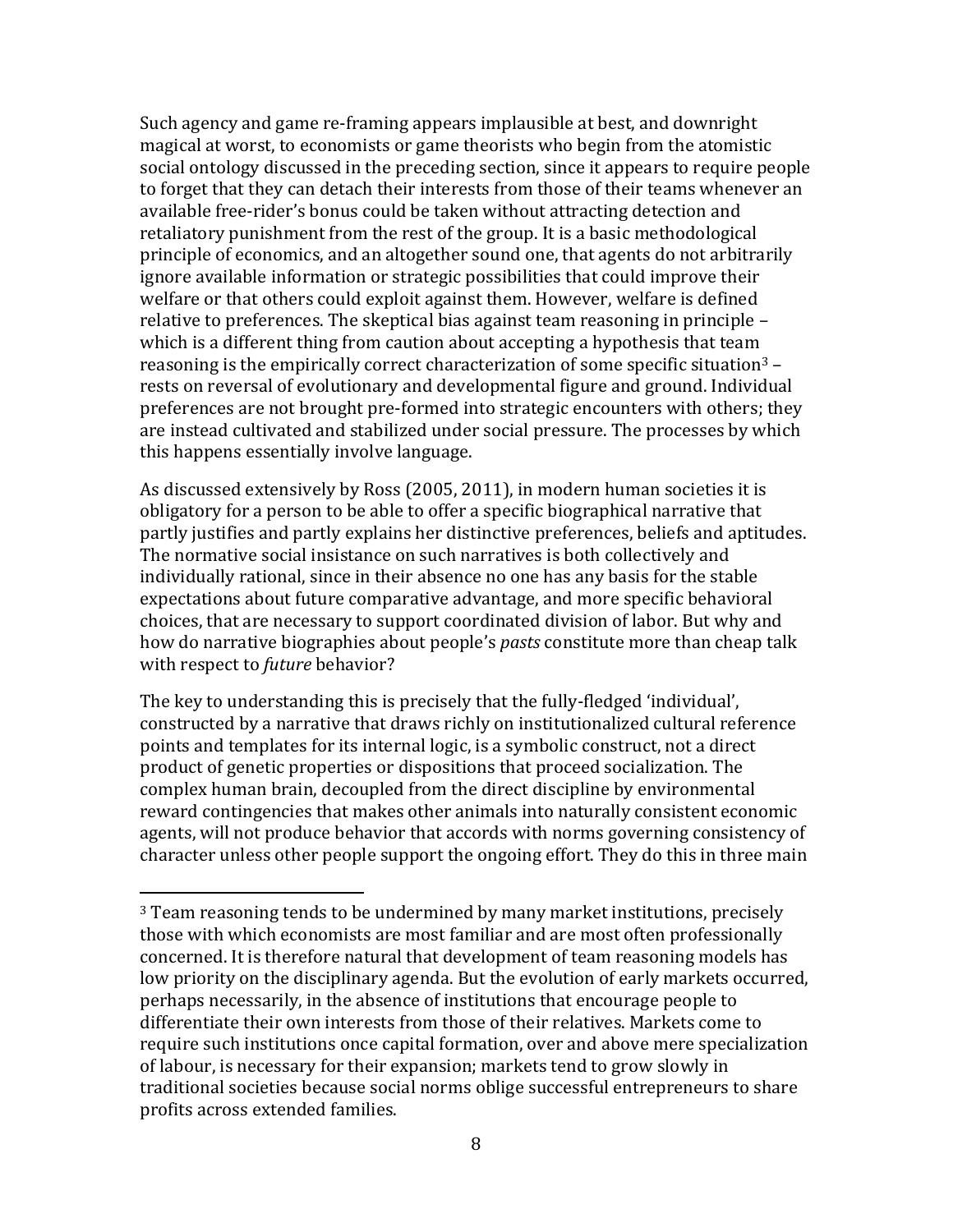ways: first, they directly sanction, through low‐cost social disapproval, actions and declarations that are too difficult to rationalize as emanating from a stable set of standing preferences; second, they allow slack by simply ignoring many out‐of‐ character episodes that don't have serious consequences, which in turn encourages self‐narrators to forget the episodes or confabulate away the dissonance they would otherwise generate (Dorris 2002); third, they participate in rituals celebrating approved biographical turning‐points, such as graduation, marriage and parenthood, that authorize substantial but communally scripted character change. As Dennett (1991) puts the point, people are principal authors of their self‐ narratives, but they depend on many readers who are simultaneously co-authors. The resulting mutual dependence commits people, barring exceptional levels of environmental or psychopathological stress, to continuously adapting their preferences for the sake of unified symbolic coherence.

The Western myth of pre‐social atomic individuals, based on failure to appreciate the symbolic nature and social governance of biographical narratives, does *not* entail denial of the obvious fact that people have adaptive social identities. However, it tends to accommodate these facts through metaphors of concealment, pretense or acting (Goffman 1959). This framing encourages some game theorists to take successful *detection* of such concealment as the principal problem of social coordination (Frank 1988). Social equilibria can be recognized as less fragile, and (ironically) as closer to the normal bargaining equilibria game theorists routinely identify for corporate agents who are constrained by strong legal and marketplace institutions, once it is acknowledged that symbolic, socially supported, narratively regulated preferences are the basic *real* preferences of people. Of course, all people sometimes engage in duplicity, and some people do so much of the time; but, outside of pathological cases and narrowly episodic deliberate fraud, the duplicity in question involves *fragmenting* inconsistent narratives for different audiences, not hiding a pre‐narrated 'true' self behind 'mere' stories.

This capacity for symbolic self-construction is at the heart of the coevolution of language and the brain as related by Deacon (1997). The pressure for such elaborate, dynamic coordination on people's basic identities, he argues, emanated from the peculiar reproductive ecology of the first hunter‐gatherers, which in turn required symbolic ritualization of marriages between individuals that implicated whole communities in institutions of promising. According to Donald (1991), the evolution of linguistic narrative found a pre‐linguistic platform in mimetic re‐ enactment of notable events in communal life. However, this must be counted as only proto‐narrative by comparison with the symbolic social construction of human selfhood, because without language and full symbolic representation it is not possible to regulate consistency of character by reference to non‐existent ideals. As Deacon points out, traces of this ancient history are observed in many modern marriage ceremonies, in which couples pledge to help one another live up to codified standards of virtue and faithfulness, and the witnesses implicitly promise to support the enterprise (not least by refraining from attempts at cuckoldry). Of course, the scope of such symbolic role‐assumption and aspiration to personify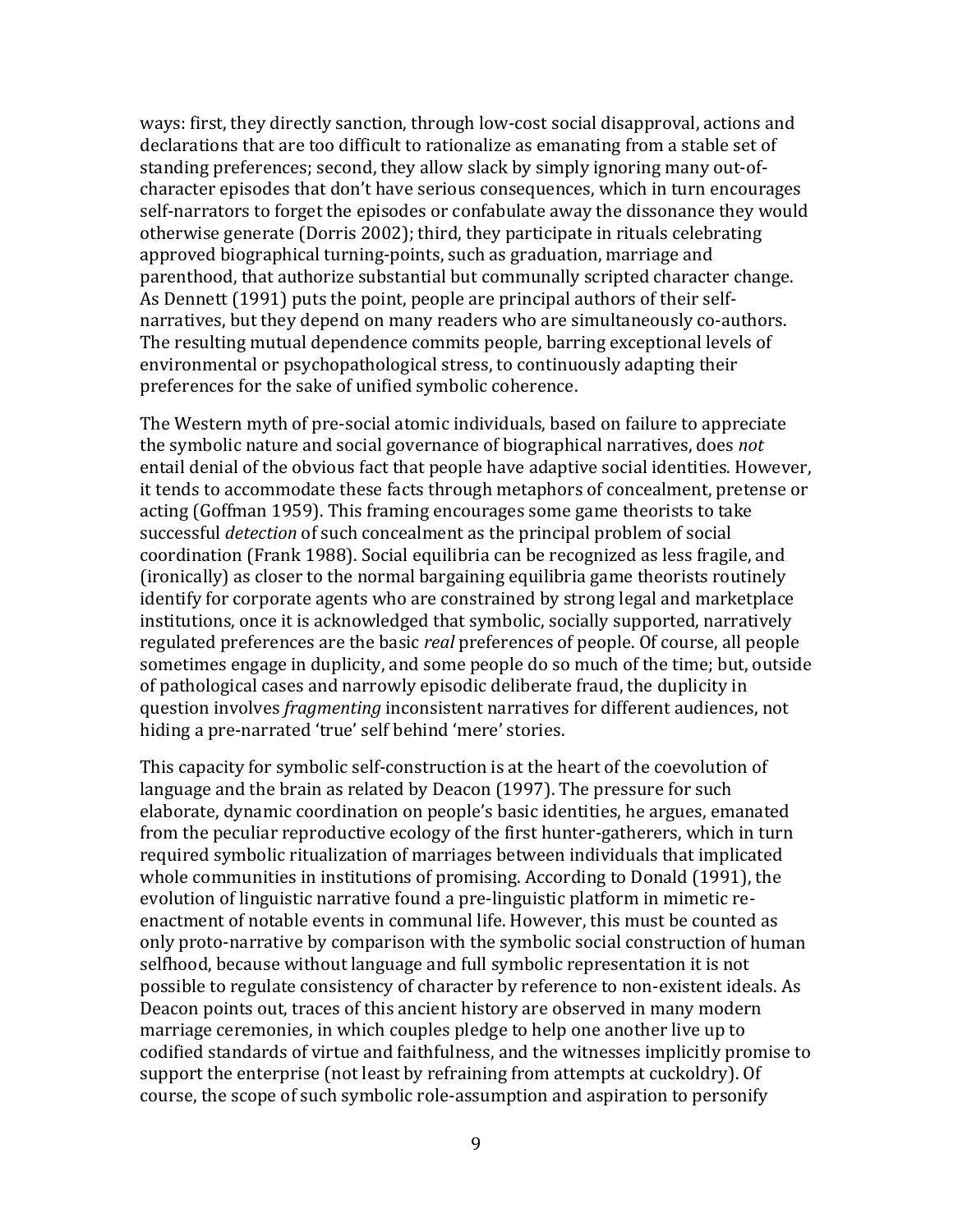social norms extends far beyond marriage rites in modern societies, to take in the entire range of non-trivial human activities, along with no small proportion of the relatively unimportant ones.

As implied above, game theorists are only beginning to develop resources for modeling these kinds of coordination dynamics. Since they are intensely strategic, the potential value of game theorists' contributions is considerable. It is sometimes suggested that the primary barrier to such modeling is the definitional association in the economic theory of choice between agent identity and preferences: the first cannot be allowed to endogenously adapt without unlocking the other. However, this is equally true of narrative self‐construction, or so I have contended. I will return the question of how game theory can be used to represent team construction after discussing the third form of coordination that bears on the evolution of language, since, I will suggest, the same formal possibilities arise for both.

## *Intergenerational knowledge transmission*

As Deacon (1997) describes in detail, the coevolution of language and the massive prefrontal cortex that supports it was a ratchet process. Relatively elementary capacity for symbolic communication favored individuals with larger forebrains, which increased symbolic capacities, which increased selection pressure for yet further neural adaptation and yet more extensive symbolic facility. This runaway process gave rise to a second‐order coevolutionary dynamic, because as humans manipulated more and more aspects of their world symbolically – that is, by learning to control abstract relationships in addition to, and often instead of, more local and concrete contingencies – they constructed the environment to better fit their own unique niche of comparative advantage. This was a disaster for competing predators, and ultimately for species of hominids others than *H. sapiens*, and it ensured that language would go to fixation in our species, since no human lacking it can cope at all successfully in the new world dominated by ideas rather than by 'material' particulars.

Until very recently, of course, no one generation, or even medium‐length sequence of generations, transformed the environment more than incrementally. Humans may be individually cleverer than other animals, but the overwhelming source of their ecological dominance is the fact that their discoveries of new levers of environmental control are not forgotten across generations. Language, allowing one person to pass a new generalization along to another person, was the key to the conservation and consolidation of the species' niche‐construction. By this device, language guaranteed its own establishment as the indispensible and universal natural technology of the apex planetary species, at least for long as humans continue to occupy that role.

Since pioneering work by Allais (1947) and Samuelson (1958), economists have modeled cross‐generational investment and intergenerational accumulation of wealth as a kind of coordination problem. The original motivation for this was to solve technical problems in representing the function of money, and to relax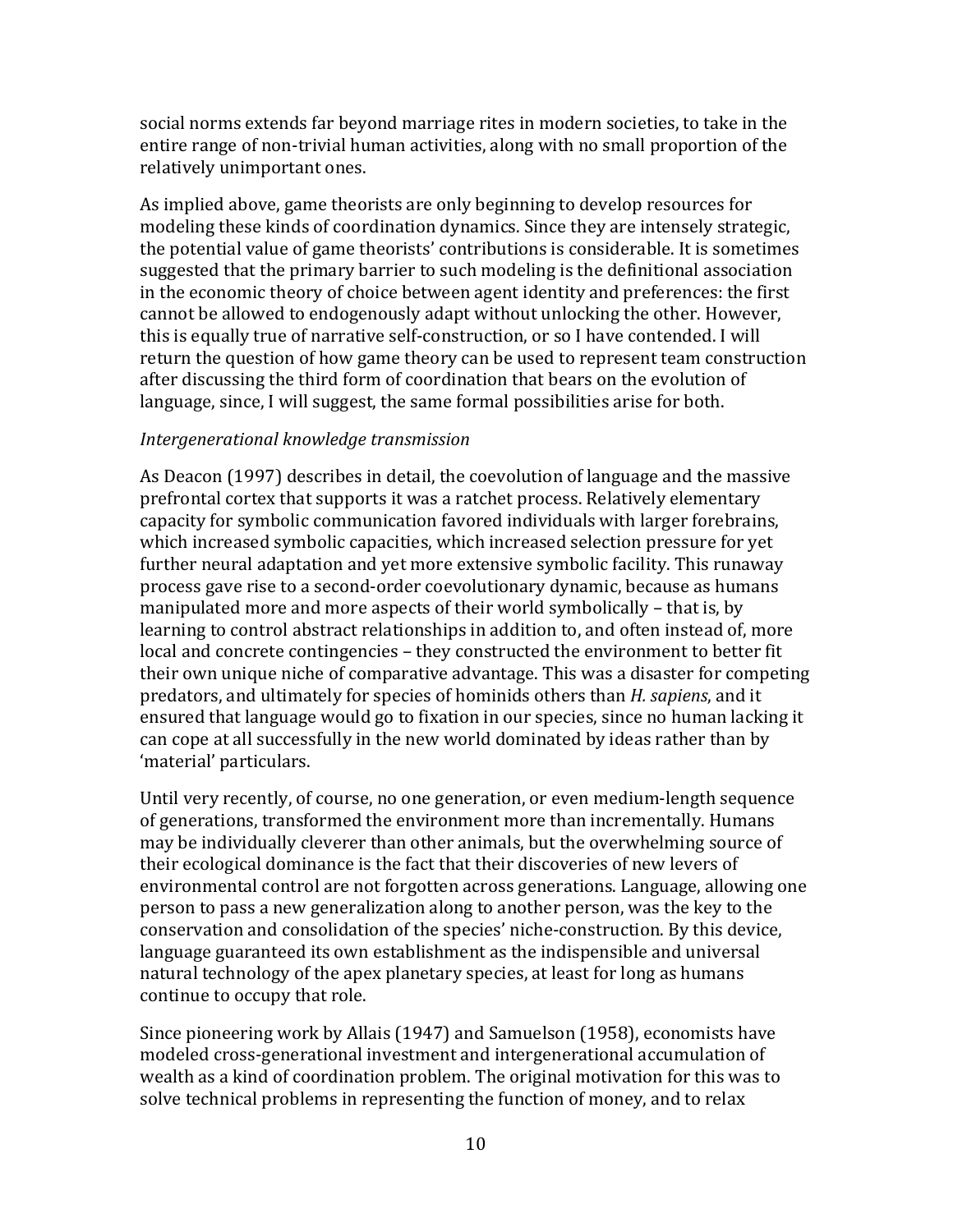implausible assumptions of previous models that made the capital stock in an economy a deterministic function of investment. In older 'overlapping generations' (OLG) models, a central planner typically selected from amongst available equilibria by allocational fiat. In later models that incorporate game theory, equilibria arise endogenously through coordination amongst agents who produce, invest and consume at different times. Along with their centrality in models of growth, OLG models are standard instruments of choice in environmental economics, in which current generations face coordination problems with future ones. To illustrate the logic simply, the incentive of people in generation *x* to avoid depleting non‐ renewable resources depends partly on how prudent they expect people in each of generations *x*+1, …, *x*+*n* to be.

Economic growth models are replete with assumptions about intergenerational equilibria in knowledge transfer. Mokyr (2004) surveys historical evidence from the period of written records but does not pursue development of a general model. Foray (2006) offers the beginnings of a general account of the spread of knowledge, but his concern is primarily with the effects of incentives on *intra*generational transfer. Thus there is not, at present, a formal account that could be applied to interesting and important questions about how our early human ancestors might have responded to innovations in technology and culture, possibilities for relocation, and linguistic change itself, in light not only of their own opportunities but prospects for their offspring. Economists have the relevant tools for such modeling; what waits upon future research is their co-assembly. The point of such modeling should not be confused with cognitive modeling of the *representation* by individual people of their incentives and alternatives; the distinctive kind of value that economists could bring to the table is generalization of aggregate effects of changes in circumstances on responses at the population level. Thus I am *not* here echoing a familiar call for economics to be furnished with 'cognitive foundations' (Turner 2003). Rather, I forecast and look forward to theoretical development in the opposite direction, which will help us to understand how social pressures in general, and market pressures in particular, constrain and shape the evolution of cognitive dispositions and models.

A particularly important variable on which it would be helpful to gain purchase is information *losses* and *waste* under different evolutionary conditions. As emphasized by Donald (1991) and other theorists of early human evolution, a crucial factor in our ancestors' niche transformation is our unique disposition to copy one another by reference to abstract, symbolic relationships. By mimicking *styles* of behaviour rather than literal routines, scope is created for much more rapid discovery of novel processes and techniques, that does not depend on individual genius or detailed strategic foresight. At the same time, a recent vein of microeconomic experimental literature (Bannerjee 1992; Anderson & Holt 1997; Hung & Plott 2001; Sgroi 2003; Chamley 2004) has explored differences in conditions under which copying produces loss of information at the population level because people find it rational to ignore their private information due to uncertainly about whether others have *superior* such information. Suppose I am considering a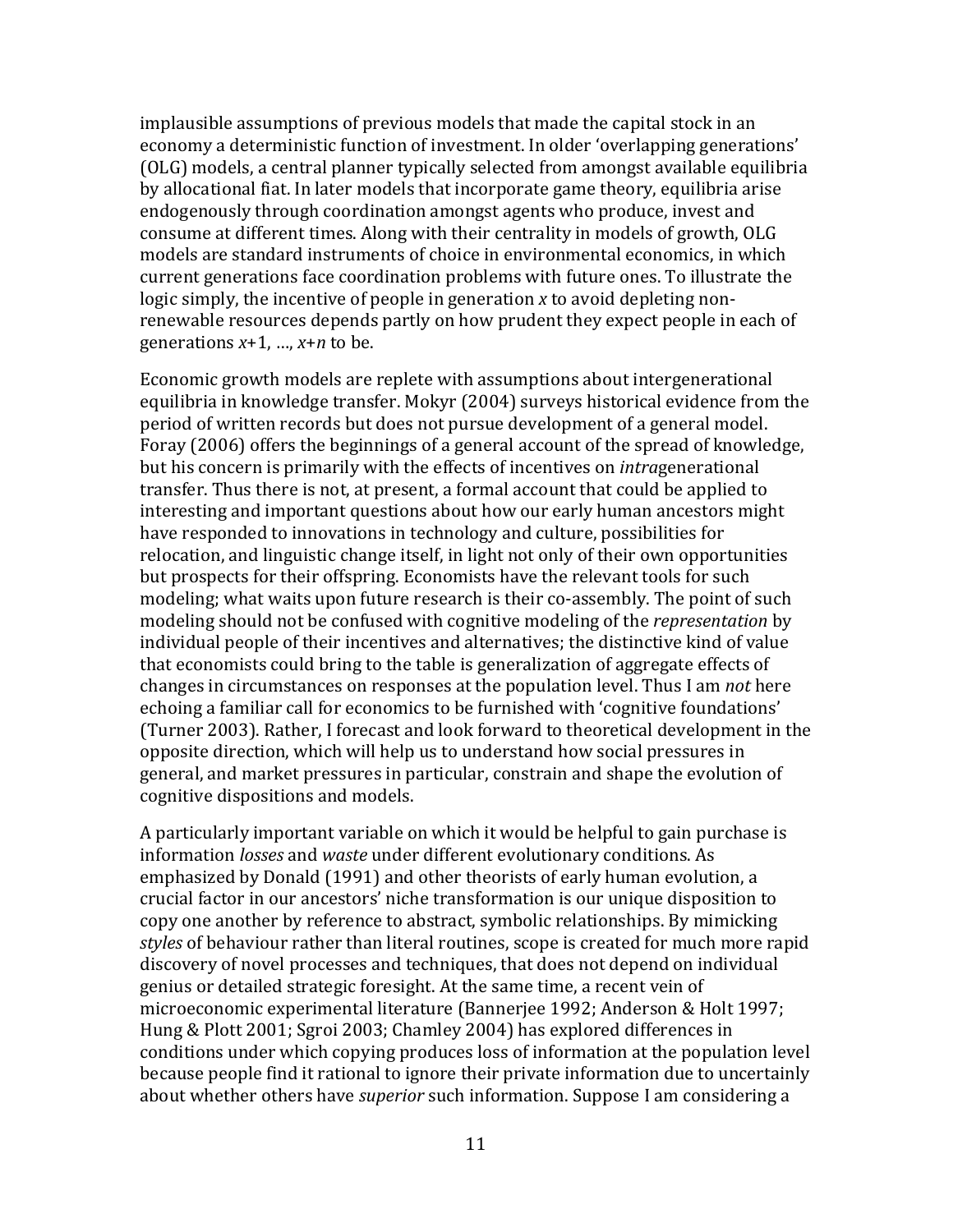set of possible investments, infer that you evaluated a similar set, and observe that you are flourishing. I may be unable to determine whether your (ex post) wise choice reflected your own copying of someone else, or private information you found. In such circumstances, conditions exist under which my best ex ante response is to ignore contradictory private information that I happen to have and copy you. In that case my information will be lost to the market, and we may all be trapped, at least for awhile, in an inefficient equilibrium. Such so‐called information cascades are not merely of abstract interest; in their dynamics we find the origins of asset bubbles and market panics. Much potential value lies in trying to model the drag effects of cascades against the benefits of symbolic mimicry in intergenerational niche construction in early human evolution.

OLG models have the further potential to be used to formally represent the dynamics by which social, symbolic norms recruit relatively more episodically motivated interests into coordinated teams, as discussed in the previous section. An agent encouraged to adapt his or her preferences to suit evolving preferences for certain narratives by others can be usefully thought of as a cultural ancestor to the new agent, with new preferences, who will come to inherit his or her physical and other assets and liabilities (including genes) following adoption of new styles of reasoning and self‐representation. Agents can plausibly be presumed to care differentially about such descendents – who are, after all, literally transformations of themselves. Models that represent intrapersonal bargaining dynamics as coordination games among successive stages of a person are becoming increasingly familiar in economic literature on such phenomena as savings behavior and addiction (Ross 2010). For application to human evolution, this idea would need to be transferred to the population scale. OLG modeling is an obvious setting for such technology transference.

### *Conclusion*

It is relatively widely appreciated that establishment and maintenance of coordination are among the key evolutionary promoters and stabilizers of human language. In consequence, it is also widely recognized that game theory is an important tool for studying these phenomena. However, the best known game theoretic applications to date tend to assimilate linguistic communication with signaling. The individualistic philosophical bias in Western social ontology makes signaling seem more challenging than it really is, and thus focuses attention on theoretical problems – for example, coordination on lexical meaning – that actual evolution did not need to solve by improving humans' strategic or social intelligence relative to the endowments of other primates. At the same time, issues of genuine evolutionary significance related to language, especially those around the tensions between individual and collective agency, and around intergenerational accumulation of knowledge, are obscured. This in turn leads to underestimation of the potential contribution that game theory can make enlightening models of the evolution of human language.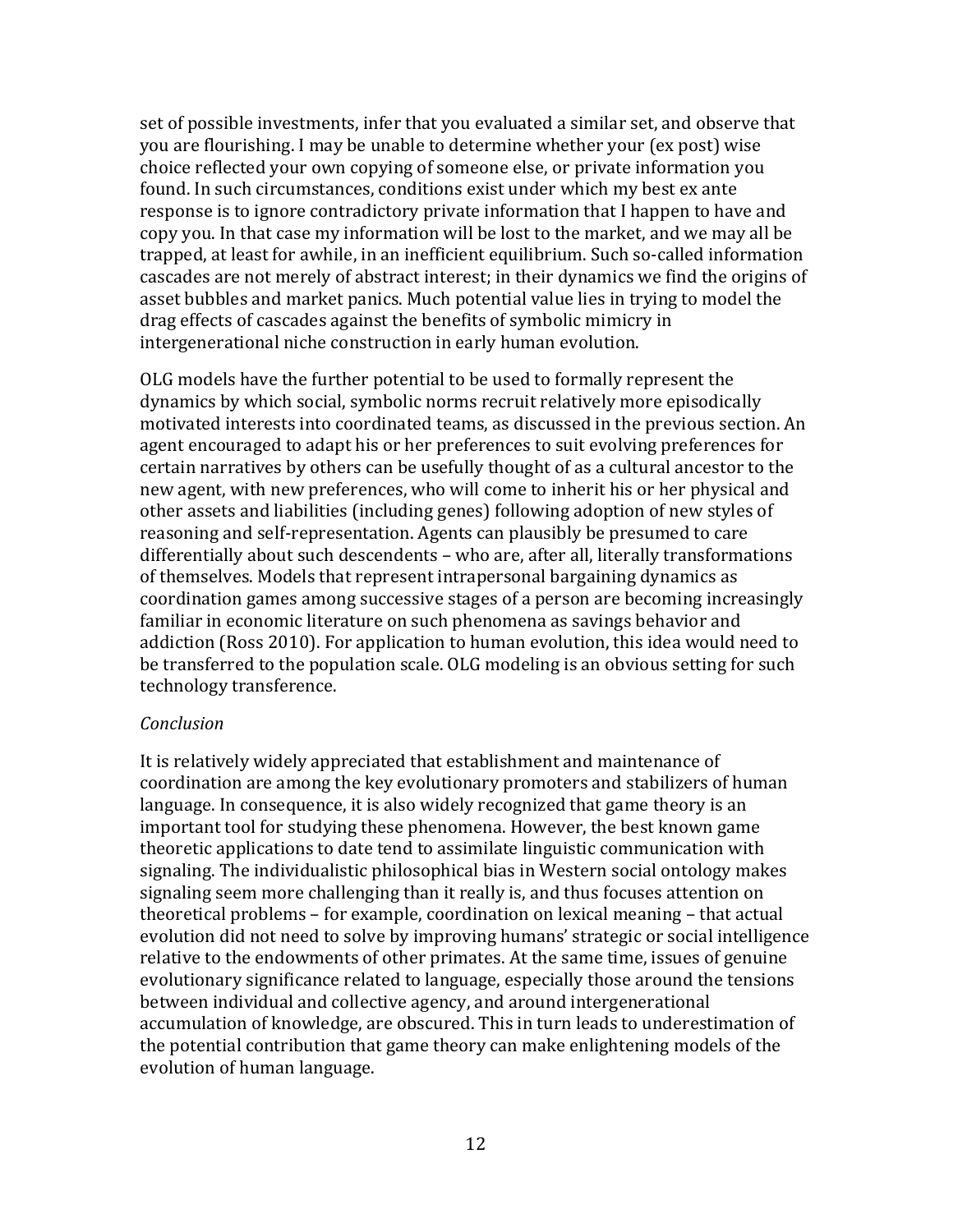References

Akerlof, G. (1970). The market for lemons: quality uncertainty and the market mechanism. *Quarterly Journal of Economics* 84: 488‐500.

Allais, M. (1947). *Economie et intêrêt*. Paris: Imprimerie Nationale.

Anderson, L., & Holt, C. (1997). Information cascades in the laboratory. *American Economic Review* 87: 847‐862.

Austen‐Smith, D., & Banks, J. (2000). Cheap talk and burned money. *Journal of Economic Theory* 91: 1‐16.

Bacharach, M. (2006). *Beyond Individual Choice.* Princeton: Princeton University Press.

Banerjee, A. (1992). A simple model of herd behavior. *Quarterly Journal of Economics* 107: 797‐817.

Chamley, C. (2004). *Rational Herds*. Cambridge: Cambridge University Press.

Cheney, D., & Seyfarth, R. (1990). *How Monkeys See the World*. Chicago: University of Chicago Press.

Crawford, V., & Sobel, J. (1982). Strategic information transmission. *Econometrica* 50: 1431‐1451.

Deacon, T. (1990). *The Symbolic Species*. New York: Norton.

Dennett, D. (1987). *The Intentional Stance*. Cambridge, MA: MIT Press.

Dennett, D. (1991). *Cosciousness Explained*. Boston: Little Brown.

Dewatripont, M., & Tirole, J. (2005). Modes of comminication. *Journal of Political Economy* 113: 1217‐1238.

Donald, M. (1991). *Origins of the Modern Mind*. Cambridge, MA: Harvard University Press.

Dorris, M. (2002). *Lack of Character*. Cambridge: Cambridge University Press.

Foray, D. (2006). *The Economics of Knowledge*. Cambridge, MA: MIT Press.

Frank, R. (1988). *Passions Within Reason*. New York: Norton.

Glimcher, P. (2003). *Decisions, Uncertainty and the Brain.* Cambridge, MA: MIT Press.

Goffman, E. (1959). *The Presentation of Self in Everyday Life*. New York: Anchor.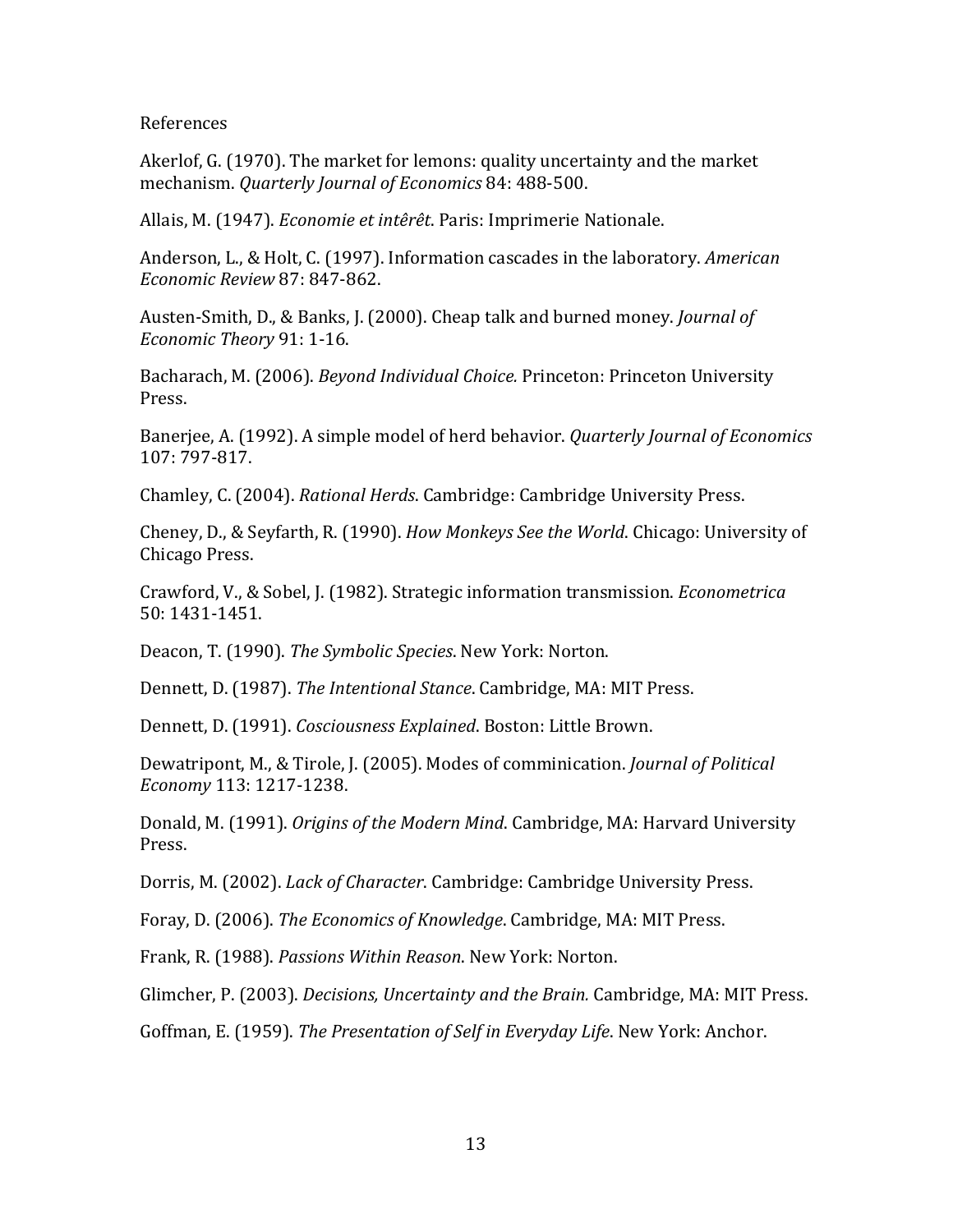Hung, A., & Plott, C. (2001). Information cascades: Replication and an extension to majority rule and conformity‐rewarding institutions. *American Economic Review* 91: 1508‐1520.

Kartik, N. (2007). A note on cheap talk and burned money. *Journal of Economic Theory* 136: 749‐758.

Lee, D., and Wang, X.‐J. (2009). Mechanisms for stochastic decision making in the primate frontal cortex: Single‐neuron recording and circuit modeling. In P. Glimcher, C. Camerer, E. Fehr and R. Poldrack, eds., *Neuroeconomics: Decision Making and the Brain*, pp. 481‐501. London: Elsevier.

Lewis, D. (1969). *Convention*. Cambridge, MA: Harvard University Press.

Maynard Smith, J., & Harper, D. (2004). *Animal Signals*. Oxford: Oxford University Press.

Mokyr, J. (2004). *The Gifts of Athena*. Princeton: Princeton University Press.

Ofek, H. (2001). *Second Nature*. Cambridge: Cambridge University Press.

Parikh, P. (2001). *The Use of Language*. Stanford: CSLI.

Parikh, P. (2009). *Language and Equilibrium.* Cambridge, MA: MIT Press.

Ross, D. (2005). *Economic Theory and Cognitive Science: Microexplanation*. Cambridge, MA: MIT Press.

Ross, D. (2010). Economic models of addiction. In D. Ross, H. Kincaid, D. Spurrett & P. Collins, eds., *What is Addiction?*, 131‐158. Cambridge, MA: MIT Press.

Ross, D. (2011). The economic agent: Not human, but important. In U. Mäki, ed., *Handbook of the Philosophy of Science, v. 13: Economics.* London: Elsevier.

Rubinstein, A. (2000). *Economics and Language*. Cambridge: Cambridge University Press.

Samuelson, P. (1958). An exact consumption‐loan model of interest with or without the social contrivance of money. *Journal of Political Economy* 66: 467–82.

Schweighofer, N., and Doya, K. (2003). Meta‐learning in reinforcement learning. *Neural Networks* 16: 5‐9.

Sgroi, D. (2003). The right choice at the right time: A herding experiment in endogenous time. *Experimental Economics* 6: 159‐180.

Skyrms, B. (1996). *Evolution of the Social Contract*. Cambridge: Cambridge University Press.

Skyrms, B. (2010). *Signals*. Oxford: Oxford University Press.